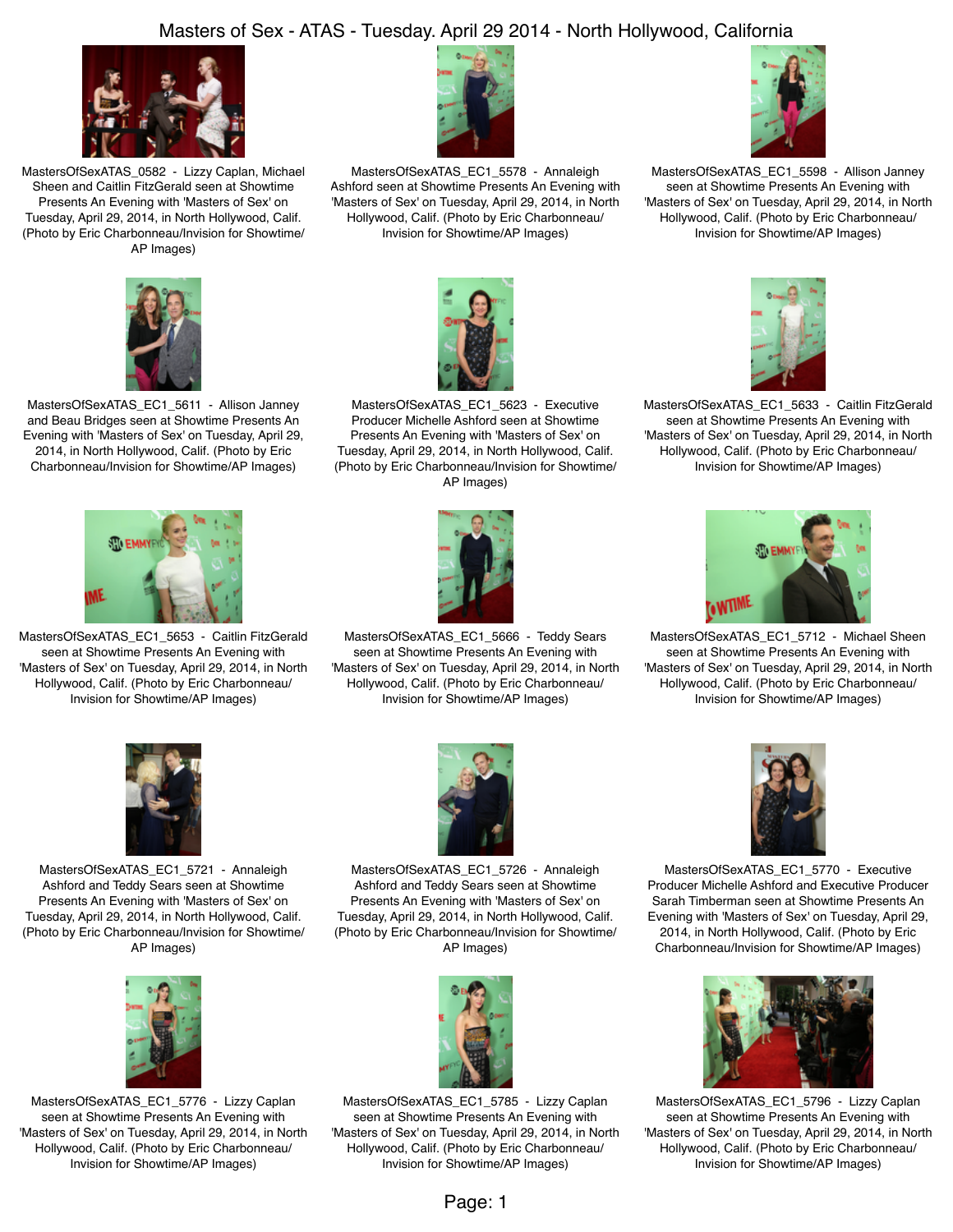## Masters of Sex - ATAS - Tuesday. April 29 2014 - North Hollywood, California



MastersOfSexATAS\_EC1\_5812 - Lizzy Caplan seen at Showtime Presents An Evening with 'Masters of Sex' on Tuesday, April 29, 2014, in North Hollywood, Calif. (Photo by Eric Charbonneau/ Invision for Showtime/AP Images)



MastersOfSexATAS\_EC1\_5828 - Lizzy Caplan and Michael Sheen seen at Showtime Presents An Evening with 'Masters of Sex' on Tuesday, April 29, 2014, in North Hollywood, Calif. (Photo by Eric Charbonneau/Invision for Showtime/AP Images)



MastersOfSexATAS\_EC1\_5880 - Cast of 'Masters of Sex' seen at Showtime Presents An Evening with 'Masters of Sex' on Tuesday, April 29, 2014, in North Hollywood, Calif. (Photo by Eric Charbonneau/ Invision for Showtime/AP Images)



MastersOfSexATAS\_EC1\_5916 - Cast and crew of 'Masters of Sex' seen at Showtime Presents An Evening with 'Masters of Sex' on Tuesday, April 29, 2014, in North Hollywood, Calif. (Photo by Eric Charbonneau/Invision for Showtime/AP Images)



MastersOfSexATAS\_EC1\_5936 - Executive Producer Michelle Ashford and Caitlin FitzGerald seen at Showtime Presents An Evening with 'Masters of Sex' on Tuesday, April 29, 2014, in North Hollywood, Calif. (Photo by Eric Charbonneau/ Invision for Showtime/AP Images)



MastersOfSexATAS\_EC1\_5940 - Annaleigh Ashford and Lizzy Caplan seen at Showtime Presents An Evening with 'Masters of Sex' on Tuesday, April 29, 2014, in North Hollywood, Calif. (Photo by Eric Charbonneau/Invision for Showtime/ AP Images)



MastersOfSexATAS\_EC1\_5946 - Teddy Sears and Beau Bridges seen at Showtime Presents An Evening with 'Masters of Sex' on Tuesday, April 29, 2014, in North Hollywood, Calif. (Photo by Eric Charbonneau/Invision for Showtime/AP Images)



MastersOfSexATAS\_EC1\_5969 - Lizzy Caplan and Caitlin FitzGerald seen at Showtime Presents An Evening with 'Masters of Sex' on Tuesday, April 29, 2014, in North Hollywood, Calif. (Photo by Eric Charbonneau/Invision for Showtime/AP Images)



MastersOfSexATAS\_EC1\_5981 - Beau Bridges and Michael Sheen seen at Showtime Presents An Evening with 'Masters of Sex' on Tuesday, April 29, 2014, in North Hollywood, Calif. (Photo by Eric Charbonneau/Invision for Showtime/AP Images)



MastersOfSexATAS\_EC2\_0094 - Beau Bridges seen at Showtime Presents An Evening with 'Masters of Sex' on Tuesday, April 29, 2014, in North Hollywood, Calif. (Photo by Eric Charbonneau/ Invision for Showtime/AP Images)



MastersOfSexATAS\_EC2\_0120 - Allison Janney and Beau Bridges seen at Showtime Presents An Evening with 'Masters of Sex' on Tuesday, April 29, 2014, in North Hollywood, Calif. (Photo by Eric Charbonneau/Invision for Showtime/AP Images)



MastersOfSexATAS\_EC2\_0140 - Caitlin FitzGerald seen at Showtime Presents An Evening with 'Masters of Sex' on Tuesday, April 29, 2014, in North Hollywood, Calif. (Photo by Eric Charbonneau/ Invision for Showtime/AP Images)



MastersOfSexATAS\_EC2\_0147 - Caitlin FitzGerald seen at Showtime Presents An Evening with 'Masters of Sex' on Tuesday, April 29, 2014, in North Hollywood, Calif. (Photo by Eric Charbonneau/ Invision for Showtime/AP Images)



MastersOfSexATAS\_EC2\_0210 - Lizzy Caplan and Michael Sheen seen at Showtime Presents An Evening with 'Masters of Sex' on Tuesday, April 29, 2014, in North Hollywood, Calif. (Photo by Eric Charbonneau/Invision for Showtime/AP Images)



MastersOfSexATAS\_EC2\_0228 - Teddy Sears and Annaleigh Ashford seen at Showtime Presents An Evening with 'Masters of Sex' on Tuesday, April 29, 2014, in North Hollywood, Calif. (Photo by Eric Charbonneau/Invision for Showtime/AP Images)